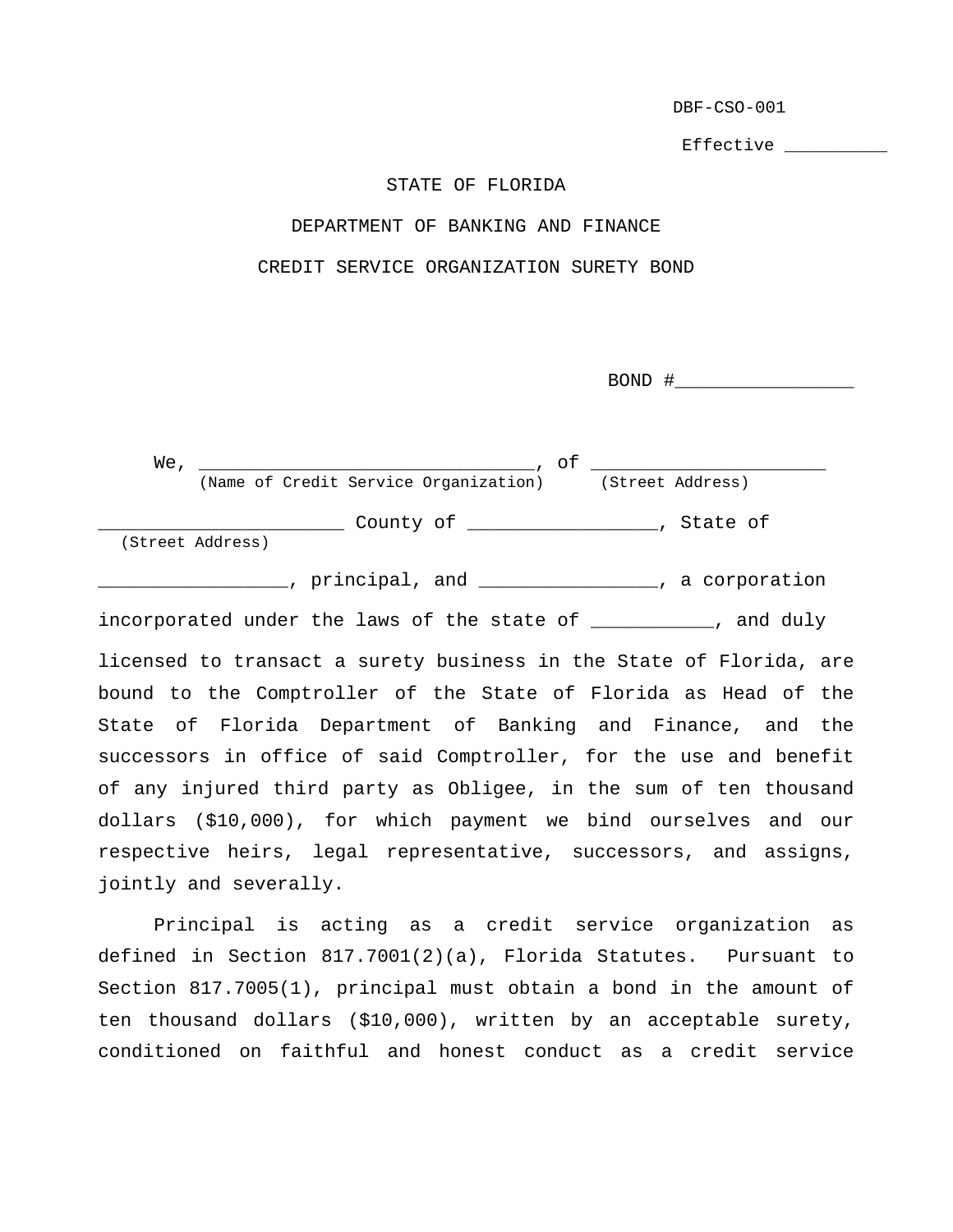organization, and in compliance with Chapter 817, Part III, Florida Statutes.

 The condition of this bond is that principal shall act as a credit service organization faithfully, honestly, and in accordance with law, and comply with the provisions of Chapter 817, Part III, Florida Statutes, and any promulgated rules that may be issued now or hereafter of the State of Florida Department of Banking and Finance or its successors and other lawful orders of the State of Florida Department of Banking and Finance or its successors, and any amendments to them, for this obligation to be null and void; otherwise it shall remain in full force and effect.

 This bond is issued subject to the following expressed conditions:

1. The principal shall file a copy of the original surety bond with the State of Florida Department of Banking and Finance, Financial Investigations, Suite 2103, The Capitol, Tallahassee, Florida 32399-0350, or its successors.

2. This bond may be cancelled by surety by giving thirty (30) days' notice in writing to the principal and the State of Florida Department of Banking and Finance, Financial Investigations, Suite 2103, The Capitol, Tallahassee, Florida 32399-0350, or its successors by United States certified mail and this bond shall be deemed cancelled at the expiration of said thirty (30) days from the service of said notice, the surety remaining liable for all or any part of the obligations covered by this bond which may have accrued by default of the principal prior to the effective date of the cancellation.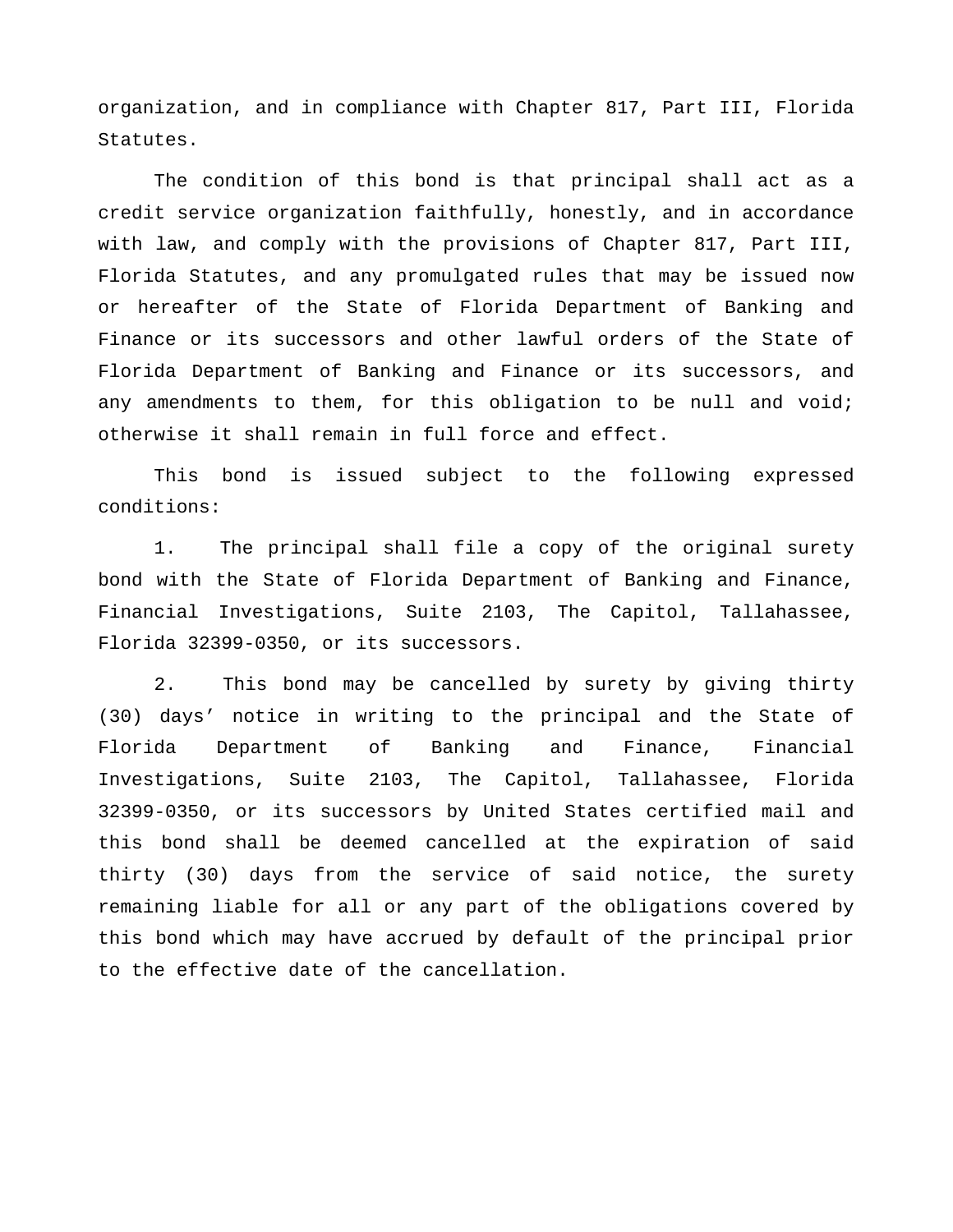3. Subject to the foregoing provisions for termination, this bond shall be seemed continuous in form and shall remain in full force and effect and shall run until the date that surety receives notice from principal by United States certified mail that principal is no longer acting as a credit service organization, after which liability shall cease except as to any liability incurred or accrued during the period of this bond. Within fourteen (14) days of receipt of notice that principal is no longer acting as a credit service organization, surety shall serve a copy of principal' notice to the State of Florida Department of Banking and Finance, Financial Investigations, Suite 2103, The Capitol, Tallahassee, Florida 32399-0350, or its successor by United States certified mail.

4. Every buyer damaged as a result of fraud, dishonesty or the failure of principal, or any salesperson, agent or representative thereof, to comply with the provisions of Chapter 817, Part III, and the duly promulgated rules that may be issued now or hereafter of the State of Florida Department of Banking and Finance or its successors, and other lawful orders of the State of Florida Department of Banking and Finance or its successors, and any amendments to them, may bring an action in a proper court on this bond for the amount of damages sustained as a result of the failure of principal, or any salesperson, agent of representative thereof, to comply with the provisions of Chapter 817, Part III, and the duly promulgated rules that may be issued now or hereafter of the State of Florida Department of Banking and Financial or its successors, and other lawful orders of the State of Florida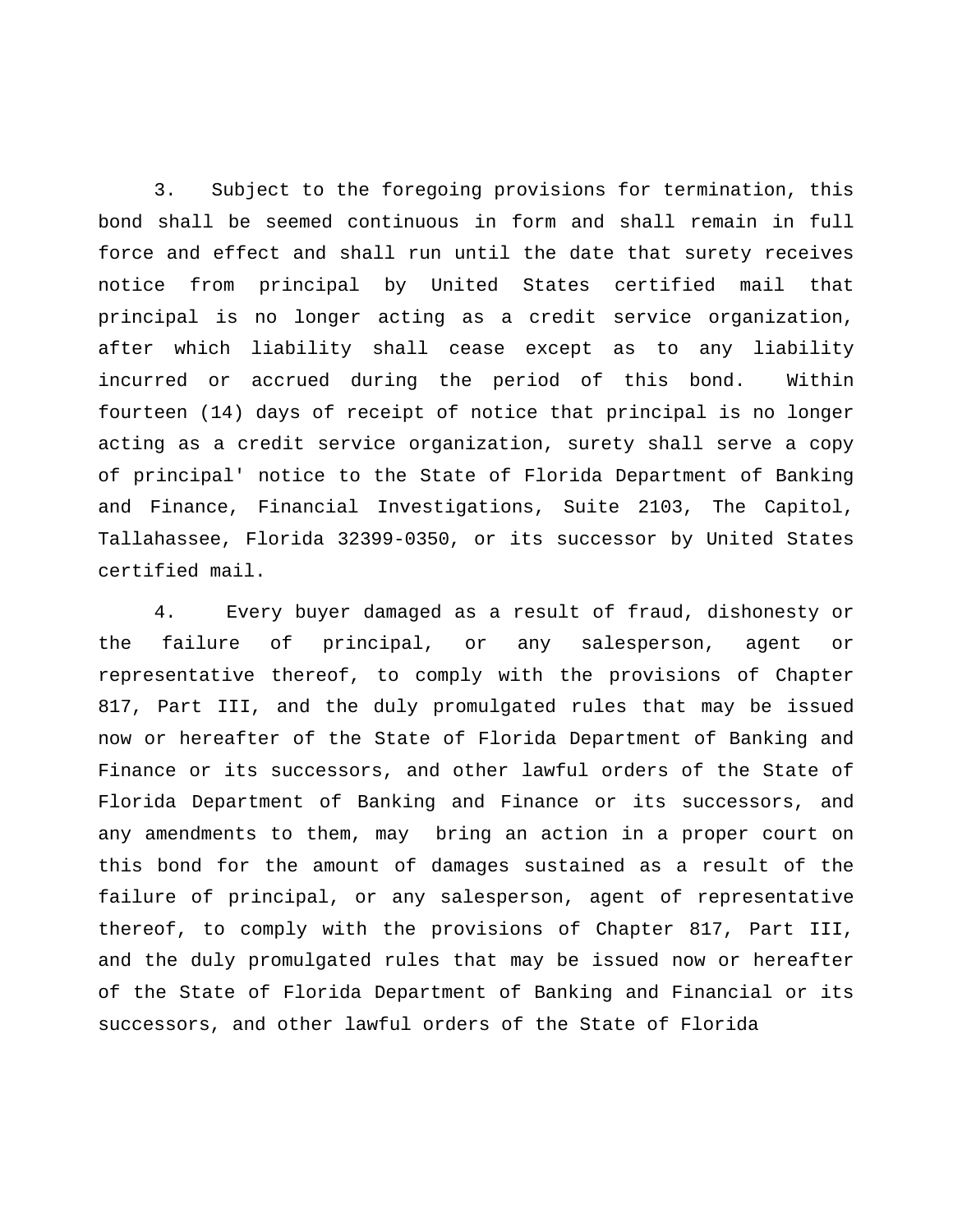Department of Banking and Finance or its successors, and any amendments to them.

5. The aggregate liability of surety under this bond shall not exceed any and all cases the sum of \$10,000.

6. In the event principal and surety, or either of them, is served with notice of any action brought against principal or surety under this bond, written notice of the filing of such action shall be immediately given by principal or surety,, as each is served with notice to the action, to the State of Florida Department of Banking and Finance, Financial Investigations, Suite 2103, The Capitol, Tallahassee, Florida 32399-0350, or its successors by United States mail.

 IN WITNESS WHEREOF the said principal has caused these presents to be executed by affixing hereto the signature of its duly authorized representative and its corporate deal to be affixed hereto attested by its duly authorized representative, and the said surety has caused presents to be executed by the signature of its duly authorized representative and its corporate seal to be affixed